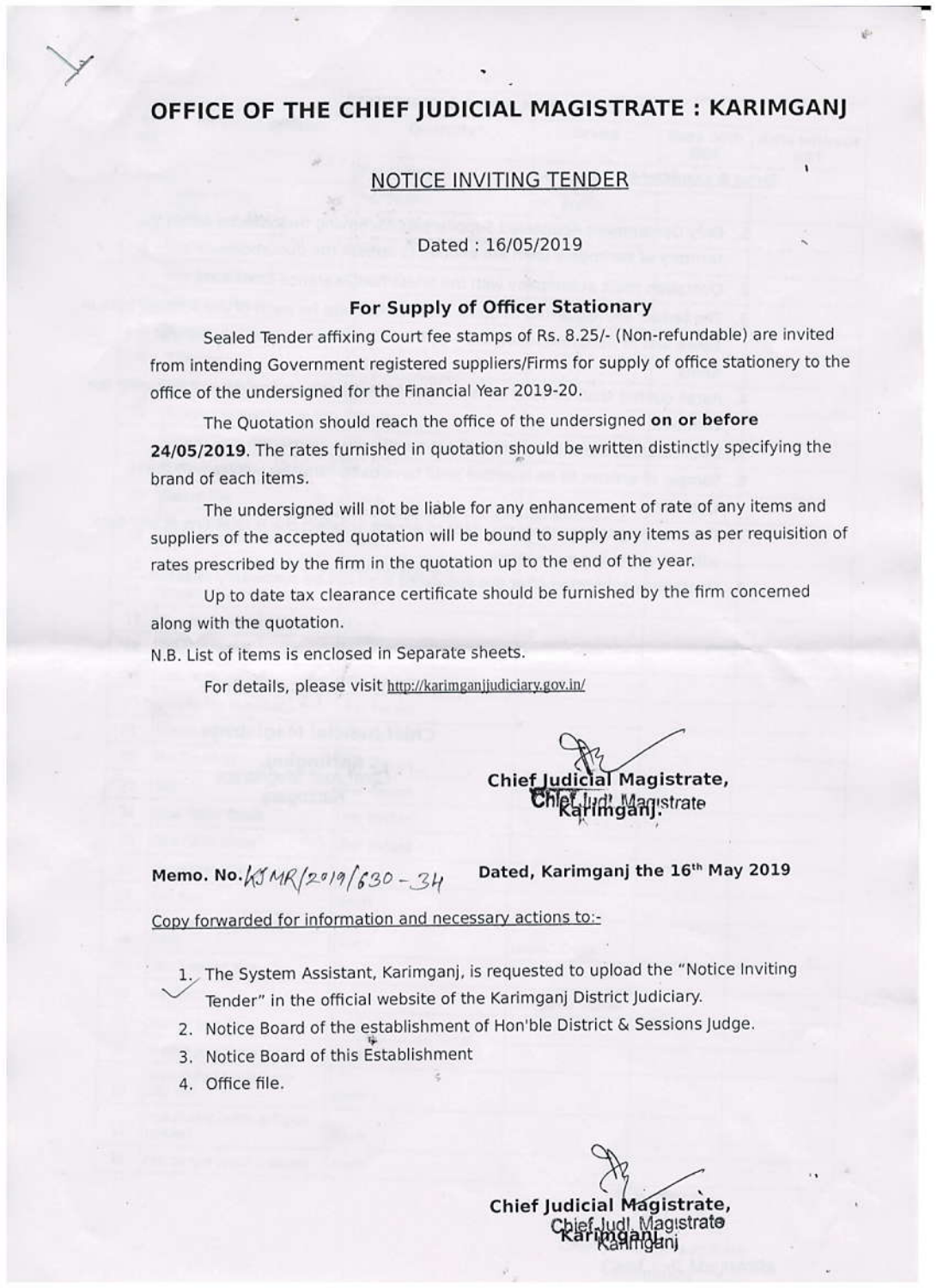## Terms & Conditions:

- 1. Only Government Registered Suppliers/Firms, having their offices within the territory of Karimganj town are entitled to submit the quotation.
- 2. Quotation must accompany with the latest Tax Clearance Certificate.
- 3. The tender are requested to quote their lowest rate for each of the articles, both in figure and in words excluding GST. GST is to be shown separately against the items.
- 4. Rates quoted shall be valid for a period of One year from the date of awarding the contract.
- 5. Duplicate/Sub-standard items will not be allowed.

**REPORT FOR** 

- 6. Sample of articles to be supplied shall have to be furnished along with the Ouotation.
- 7. The undersigned reserves the right to accept or reject the quotations at any time, without assigning any reason.
- 8. Quotations submitted after the stipulated time will be summarily rejected.

# Chief Judicial Magistrate,

Karimganj.<br>Chief Judi. Magistrate Karimganj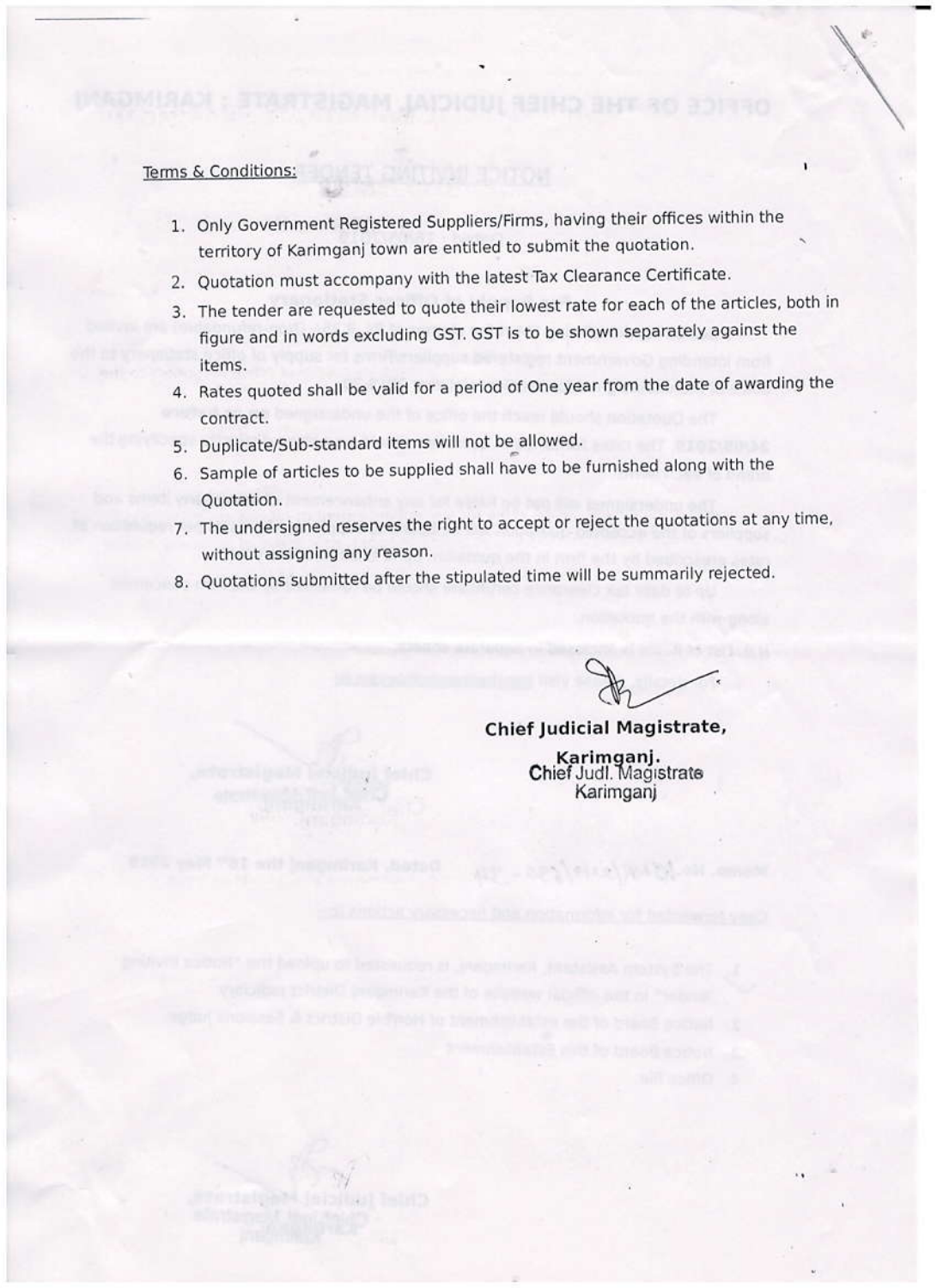|                         |                                    | <b>STATIONARY &amp; OTHER MISC. ARTICLES</b> |                    |                         |                                   |
|-------------------------|------------------------------------|----------------------------------------------|--------------------|-------------------------|-----------------------------------|
| <b>SI</b><br>No.        | <b>Name of Articles</b>            | Quantity*                                    | <b>Brand</b>       | Rate with<br><b>GST</b> | <b>Rate without</b><br><b>GST</b> |
| 1                       | A4 Paper                           | Per Packet                                   | J.K. Brand         |                         |                                   |
| $\overline{\mathbf{c}}$ | Legal Paper                        | Per Packet                                   | J.K. Brand         |                         |                                   |
| 3                       | Steno Note Book                    | Per Dozen                                    |                    |                         |                                   |
| 4                       | File Cover                         | Each                                         |                    |                         | ×                                 |
| 5                       | File Hard Board                    | Each                                         |                    |                         |                                   |
| 6                       | Wooden Pencil                      | Each                                         |                    |                         |                                   |
| $\overline{7}$          | Eraser                             | Each                                         |                    |                         |                                   |
| 8                       | Sharpner                           | Each                                         |                    |                         |                                   |
| 9                       | Binding Register size 10           | Per No.                                      |                    |                         |                                   |
| 10                      | Binding Register size 20           | Per No.                                      |                    |                         |                                   |
| 11                      | Brown Tape (Big/Small)             | Each                                         |                    |                         |                                   |
| 12                      | Cello Tape Normal                  | Each                                         | ×                  |                         |                                   |
| 13                      | Guard File                         | Each                                         |                    |                         |                                   |
| 14                      | <b>Executive File Cover</b>        | Each                                         | Ambasador<br>Touch |                         |                                   |
| 15                      | Alpin                              | Per Packet/ Box                              |                    |                         |                                   |
| 16                      | Stapler Big 24/6                   | Each                                         |                    |                         |                                   |
| 17                      | Stapler Medium/ Normal             | Each                                         |                    |                         |                                   |
| 18                      | Stapler Small                      | Each                                         |                    |                         | m.                                |
| 19                      | Staple Pin small                   | Per Packet                                   | nsen               |                         |                                   |
| 20                      | Staple Pin medium                  | Per Packet                                   | たっぽ                | <u>ster men mit</u>     |                                   |
| 21                      | Staple Pin big                     | Per Packet                                   |                    |                         |                                   |
| 22                      | Pin Cushion                        | Per Dozen                                    |                    |                         |                                   |
| 23                      | Tag                                | Per Packet                                   |                    | a Tinggang              |                                   |
| 24                      | <b>Blue Refill Short</b>           | Per Packet                                   | <b>Figure</b>      |                         |                                   |
| 25                      | Red Refill Short                   | Per Packet                                   | <b>BSS</b>         | en populati             |                                   |
| 26                      | Correcting Pen (Tube)              | Each                                         | <b>BERTH</b>       | <b>Lighting A</b>       |                                   |
| 27                      | Gel Pen                            | Each                                         | <b>TI SAN</b>      |                         |                                   |
| 28                      | Ball Pen (Blue, Black,<br>Red)     | Each                                         | Luxov, Cello       |                         |                                   |
| 29                      | Two headed Pen                     | Each                                         |                    |                         |                                   |
| 30                      | Ink Bottle                         | Each                                         | Chelpark/ Camel    |                         |                                   |
| 31                      | Stamp pad(Big)                     | Each                                         |                    |                         |                                   |
| 32                      | Stamp pad(Small)                   | Each                                         |                    |                         |                                   |
| 33                      | Stamp Pad Ink 60 ml/<br>500 ml)    | Each                                         |                    |                         |                                   |
| 34                      | Pen Stand (with 3/4 pen<br>holder) | Each                                         |                    |                         |                                   |
| 35                      | Pen Stand (with 2 pens)            | Each                                         |                    |                         |                                   |

Chief Judicial Magistrate<br>Chief<sub>mudam</sub> Magistrate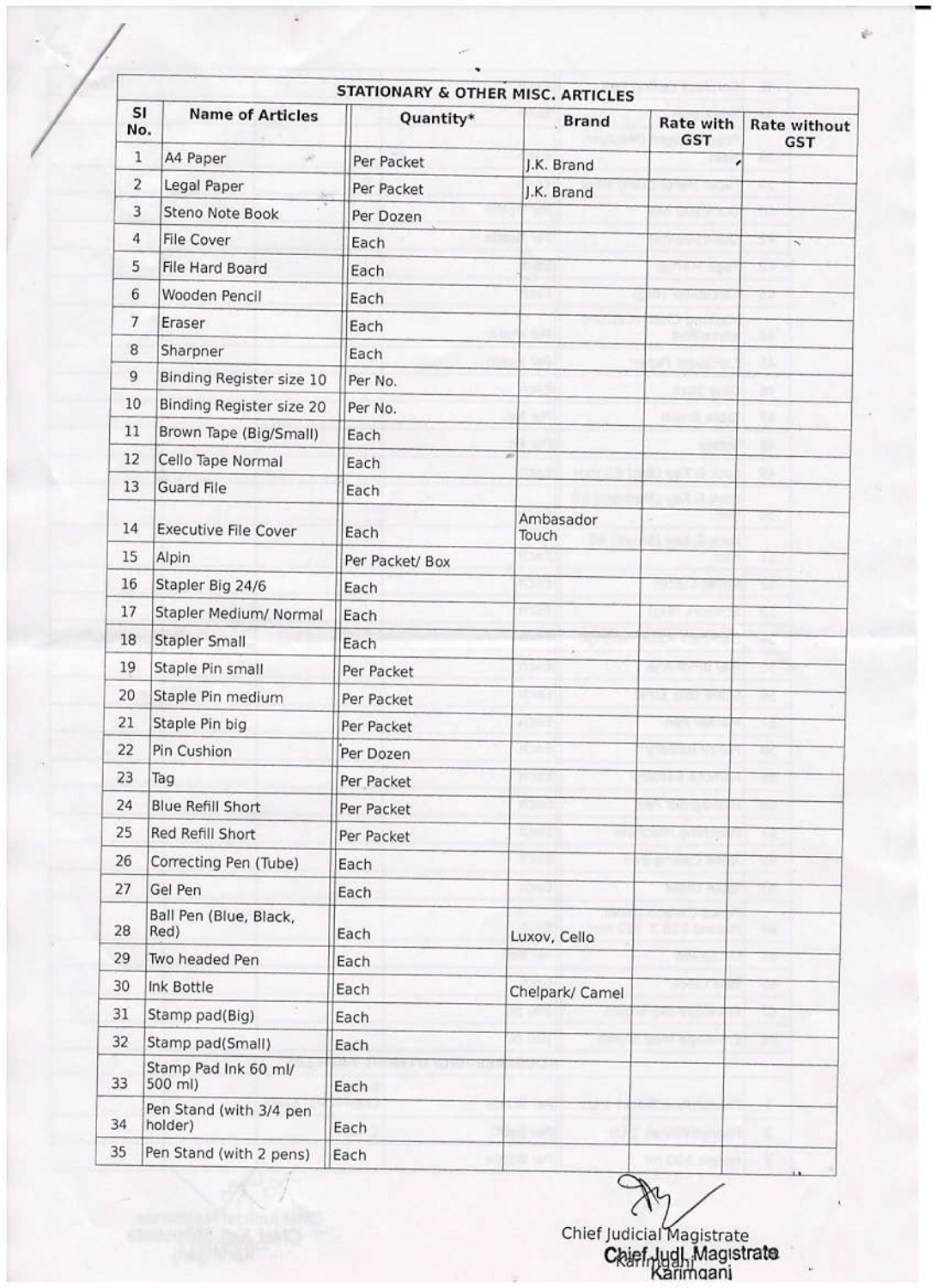| 36             | Cordiess calling bell                       | Each                                  |                            |   |  |
|----------------|---------------------------------------------|---------------------------------------|----------------------------|---|--|
| 37             | Tap/Ribon                                   | Each                                  |                            |   |  |
| 38             | Paper weight (Medium<br>size)               | Each                                  |                            | , |  |
| 39             | Paper weight (Big size)                     | Each                                  |                            |   |  |
| 40             | Gum(100 ml)                                 | Per Bottle                            |                            |   |  |
| 41             | Gum(500 ml)                                 | Per Bottle                            |                            |   |  |
| 42             | Page Marker                                 | Each                                  |                            |   |  |
| 43             | Calculator (Big)                            | Each                                  |                            |   |  |
| 44             | Marking Cloth (Cotton)<br>white/Red         | Per meter                             |                            |   |  |
| 45             | Conquest Paper                              | Per Ream                              |                            |   |  |
| 46             | <b>Glue Stick</b>                           | Each                                  |                            |   |  |
| 47             | Table Brush                                 | Per No.                               |                            |   |  |
| 48             | Sutlee                                      | Per Kg.                               |                            |   |  |
| 49             | Lock & Key (Big) 65 mm                      | Each                                  |                            |   |  |
| 50             | Lock & Key (Medium) 50<br>mm                | Each                                  |                            |   |  |
| 51             | Lock & Key (Small) 40<br>mm                 | Each                                  |                            |   |  |
| 52             | Knife/ Cutter                               | Each                                  |                            |   |  |
| 53             | Scissors (Big)                              | Each                                  |                            |   |  |
| 54             | Damper/ Water Sponge                        | Each                                  |                            |   |  |
| 55             | Pie/ Bindhana                               | Each                                  |                            |   |  |
| 56             | Scale (Big Size)                            | Each                                  |                            |   |  |
| 57             | Marker Pen                                  | Each                                  |                            |   |  |
| 58             | Pencil Battery                              | Each                                  |                            |   |  |
| 59             | Remote Battery                              | Each                                  |                            |   |  |
| 60             | Highlighter Pen                             | Each                                  |                            |   |  |
| 61             | Punching machine                            | Each                                  |                            |   |  |
| 62             | Table Calling Bell                          | Each                                  |                            |   |  |
| 63             | <b>Table Glass</b>                          | Each                                  |                            |   |  |
| 64             | Pencil Carbon paper<br>(Kores) 210 X 310 mm | Each                                  |                            |   |  |
| 65             | U Clip Pin                                  | Per Box                               |                            |   |  |
| 66             | Wall Clock                                  | Each                                  |                            |   |  |
| 67             | Envelope Big brown                          | 100 pc                                |                            |   |  |
| 68             | Envelope Med brown                          | 100 pc                                |                            |   |  |
|                |                                             | <b>HOUSEKEEPING/ UTENSIL ARTICLES</b> |                            |   |  |
| $\mathbf{1}$   | Phenyl(Red/Black) 1 Ltr                     | Per Bottle                            | Bengal<br>Chemicals/ Cross |   |  |
| $\overline{2}$ | Phenyl(White) 1 Ltr                         | Per Bottle                            | Cross                      |   |  |
| 3              | Harpic 500 ml                               | Per Bottle                            |                            |   |  |

Chief Judicial Magistrate<br>Chief Judi, Magistrate<br>Kaminganj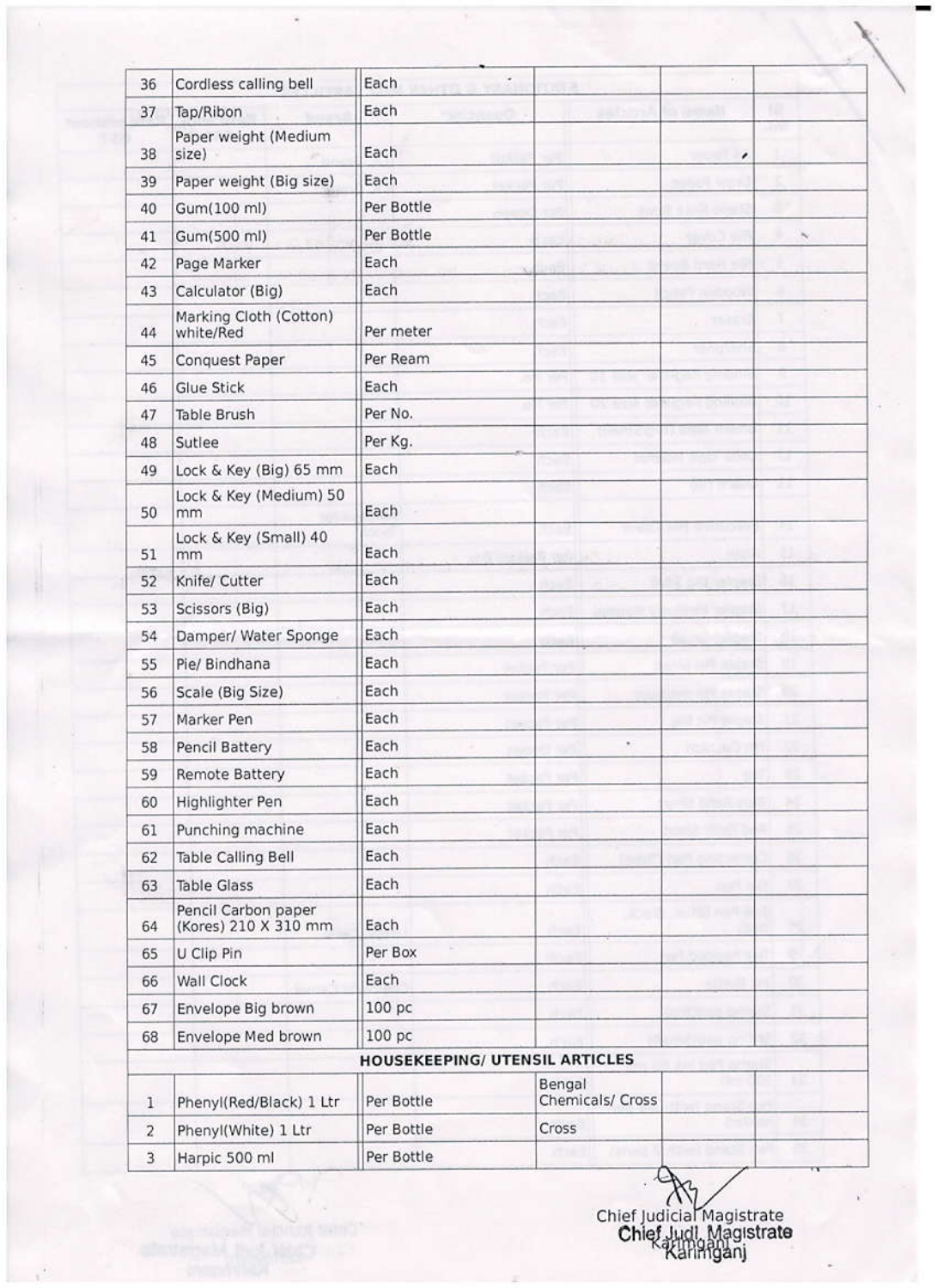| 4              | Bleaching powder           | Per Kg     |                 |    |
|----------------|----------------------------|------------|-----------------|----|
| 5              | Odonil                     | Per Kg.    |                 | ×. |
| 6              | Colin<br>is.               | Per Packet |                 |    |
| $\overline{7}$ | Phull Zaroo                | Per Bottle |                 |    |
| 8              | Bamboo Zaroo               | Each       |                 |    |
| 9              | Plastic Mug                | Each       |                 | ×. |
| 10             | <b>Plastic Bucket</b>      | Each       |                 |    |
| 11             | Water filter               | Each       | ÷,              |    |
| 12             | <b>Filter Candle</b>       | Each       |                 |    |
| 13             | Cup Plate Set              | Per Set    |                 |    |
| 14             | Tea Flask (1 ltr)          | Each       | Milton/Eagle    |    |
| 15             | Towel(Big size)            | Each       |                 |    |
| 16             | Towel(Medium size)         | Each       |                 |    |
| 17             | Towel(Small size)          | Each       |                 |    |
| 18             | Drinking Glass Set         | Per Set    |                 |    |
| 19             | Chair Cushion              | Each       |                 |    |
| 20             | Mosquito Liquid Refill     | Each       |                 |    |
| 21             | Machine (Good night)       | Each       |                 |    |
| 22             | Mosquito Coil              | Per Packet |                 |    |
| 23             | Mosquito repellent dhup    | Per Packet |                 |    |
| 24             | Mosquito Killer Spray      | Per Packet | HIT Spray       |    |
| 25             | Agarbatti                  | Per Packet |                 |    |
| 26             | Aier Pocket (Godrej)       | Per Packet |                 |    |
| 27             | Citronola                  | Per Bottle |                 |    |
| 28             | Room Freshner              | Per Bottle | Odonil/ Godrej  |    |
| 29             | Liquid Soap (250 ml)       | Per Bottle | Dettol/ Lifeboy |    |
| 30             | Tray(Big)                  | Each       |                 |    |
| 31             | Quarter plate Set          | Per Set    |                 |    |
| 32             | Spoon Set                  | Per Set    |                 |    |
| 33             | Nepthalin balls            | Per Packet |                 |    |
| 34             | <b>Battery Water</b>       | Per Ltr    |                 |    |
| 35             | Hand Sanitizer             | Each       |                 |    |
| 36             | Floor Moper                | Each       |                 |    |
| 37             | Table Cloth (size 6 X 4)   | Each       |                 |    |
| 38             | Ceiling Jharu              | Each       |                 |    |
| 39             | Washroom Cleaning<br>brush | Each       |                 |    |
| 40             | Drum dustbin 45/60 Ltr     | Each       |                 |    |
| 41             | Paper bin                  | Each       |                 |    |
| 42             | Hanger                     | Per Dozen  |                 |    |

Chief Iudicial Magistrate